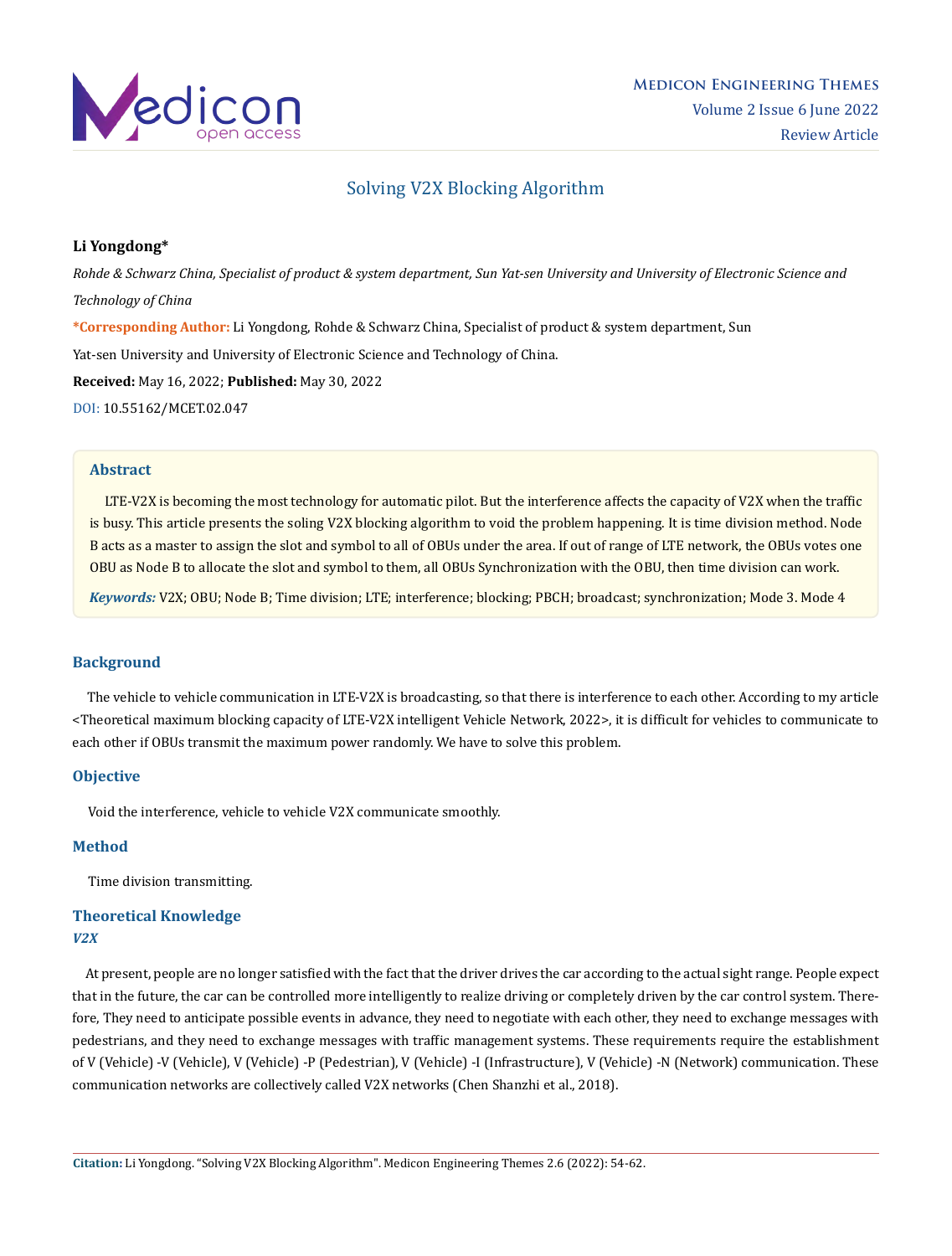#### *V2X PC5 and Uu interface*

We define the interface of V (Vehicle) -V (Vehicle), V (Vehicle) -P (Pedestrian), V (Vehicle) -I (Infrastructure) as PC5, define the interface of V (Vehicle) -N (Network) as Uu.

#### *V2X interference*

- 1. All of the OBUs transmit maximum power so as to communicate with each other. In LTEV2X, the frequency range is from 5855MHz-5925NHz, only 3 channels with 20MHz band wide. There will be interference when traffic is busy, as OBUs closed are using same frequency.
- 2. R=1m, number of vehicles can communicate: 2
- 3. R=3m, number of vehicles can communicate: 12
- 4. R=5m, number of vehicles can communicate: 0 (Yongdong Li, 2022)

#### *V2X frame structure (3GPP, 2022 Release16)*



#### *V2X mode* (Shen Yafei, 2022)

- 1. *Mode 3:* The mode for Uu interface communication between vehicle with Node B,V2N, all controlled by Node B, Node is master and OBU is slaver, the communication same with LTE Node B and UE;
- 2. *Mode 4:* The mode for PC5 interface communication, V2V, V2P, V2I, there is not master and slaver, communicate to each other by broadcasting method.

#### *LTE TTI (3GPP, Release 9)*

- 1. TTI meaning is Transmission Time Interval;
- 2. 1 TTI=1ms;
- 3. 1 TTI is minimum data scheduling unit.

#### *Define radio condition*

1. *Condition 1:* The area is covered by Node B signal. All OBUs can received the broadcast information from PBCH of V2X Node B, see diagram 2.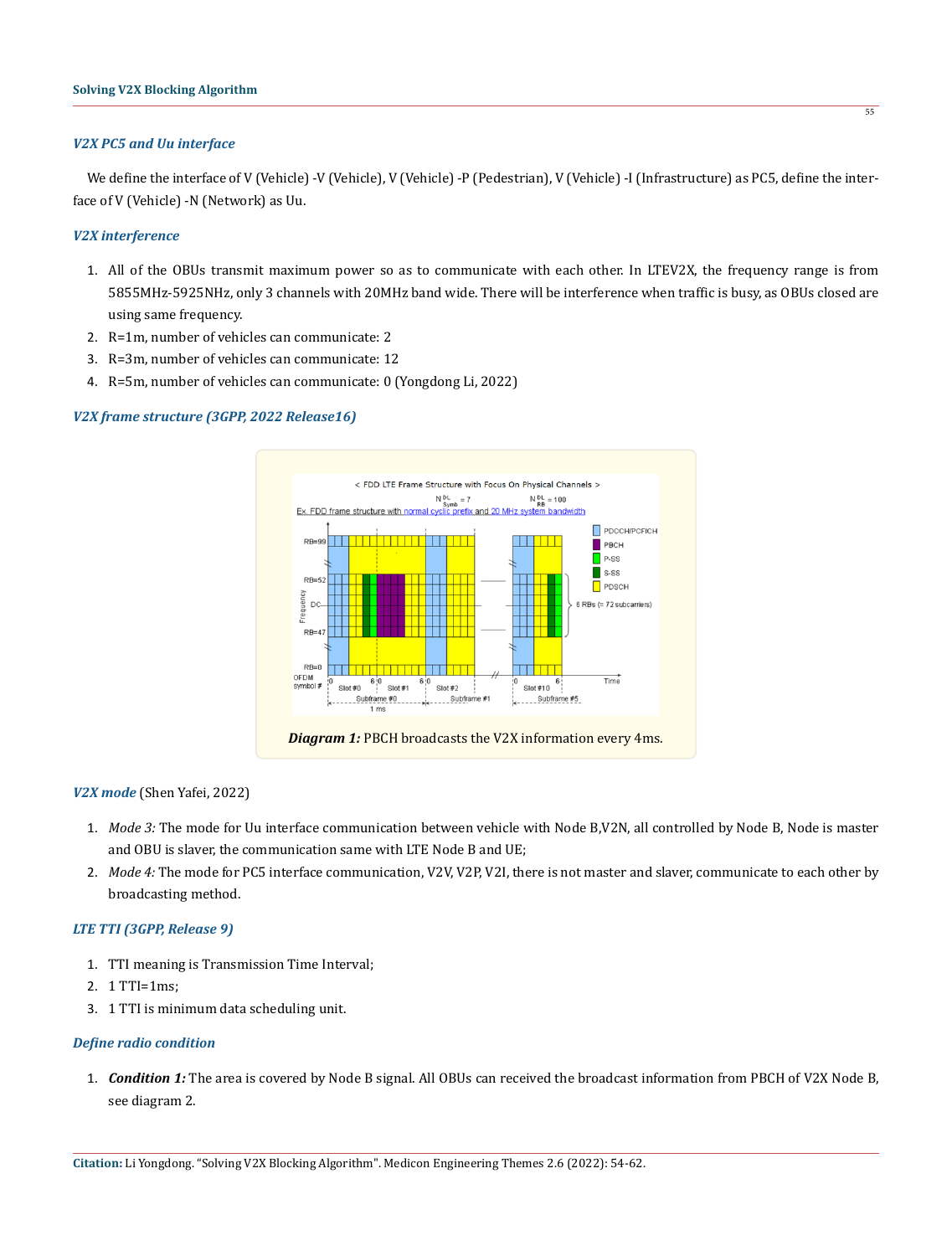

56

*Diagram 2:* Condition 1, all OBUs are covered by Node B.



2. *Condition 2:* The area is out of the range covered by Node B signal. OBUs cannot received the broadcast information from PBCH of V2X Node B, OBUs have to communicate to each other directly by PC5, all OBUs work under mode 4.

#### **Problem**

- 1. When traffic is busy, OBUs are close to each other, V1 and V3 communication is blocking by the interference from V2 and others. (See Diagram 4)
- 2. We must reduce or void the interference.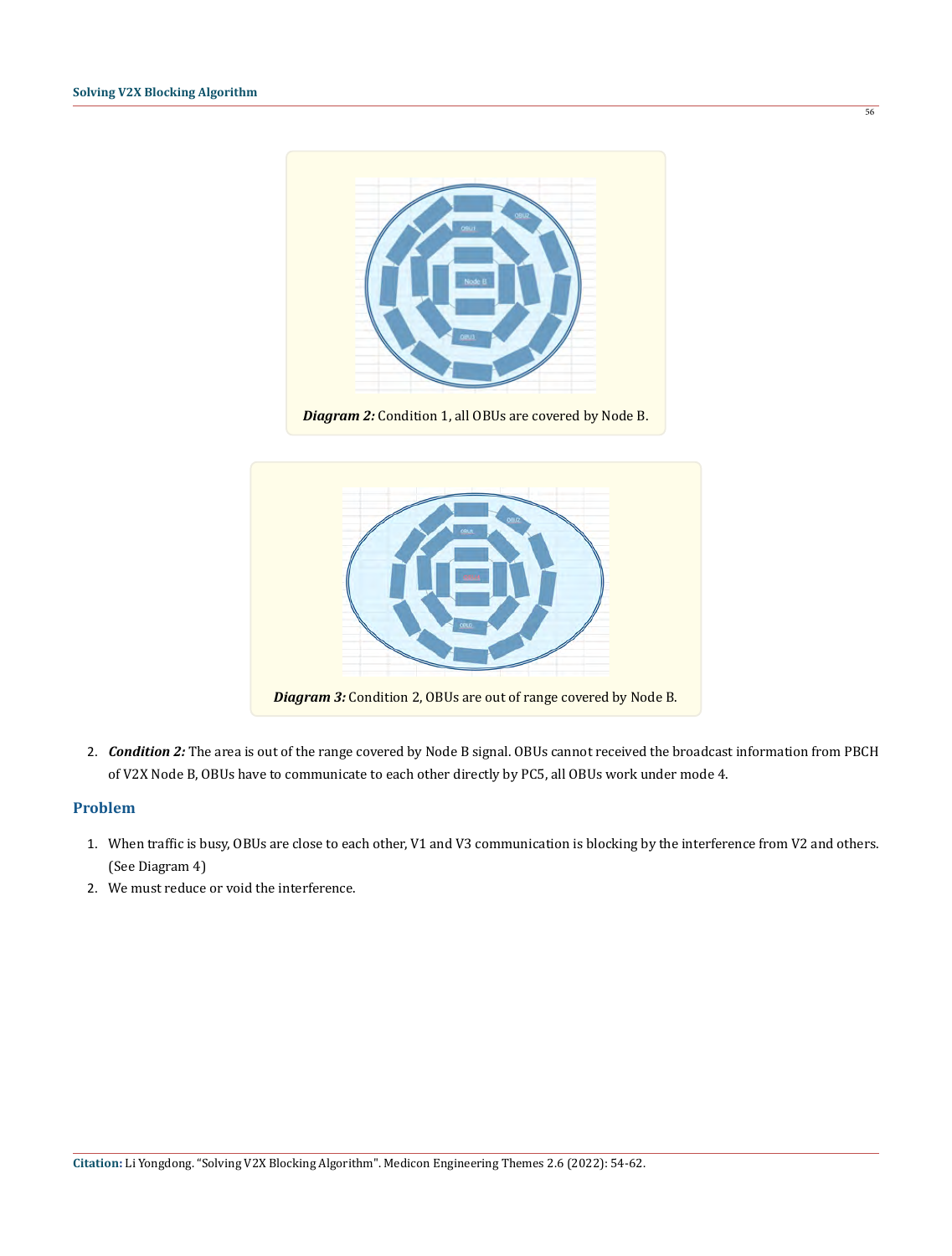

57

#### **Solution**

- 1. Vehicles transmit power at different time For surviving from the interference, there are three ways:
- 1.1. Frequency division
- 1.1.1. There are over 3 vehicles for V2X communication;
- 1.1.2. V2X only 70MHz frequency range, only support 3 channels (3X20MHz<70MHz);
- 1.1.3. It is difficult to realize the frequency division by 3 channels in one area covering more than3 vehicles.
- 1.2. Code division
- 1.2.1. V2X OBUs communicate by the PBCH;
- 1.2.2. Under the same frequency for V2X, if broadcasting is the only way to communicate, different OBU's PBCH have to multiply by different orthogonal codes;
- 1.2.3. It will increase the complexity of channel coding;
- 1.2.4. It is not the best way.
- 1.3. Time division
- 1.3.1. If OBUs transmit at different slots and different symbols of one same subframe, the signal of OBUs' broadcasting will be split in the time domain, there will not be interference;
- 1.3.2. The key problem is the synchronization of all OBUs which are in the same area;
- 1.3.3. The synchronization should include the synchronization of frame, slot and symbol;
- 1.3.4. The synchronization also should be setup under the condition 1 which there is base station signal and the condition 2 which out of coverage of base station.
- 1.3.5. For condition 1:
- 1.3.5.1. Mode 4 change to mode 3
- 1.3.5.1.1. If Vehicle with OBU enters the area coved by the base station, it will get the broadcast message system message(SIB) that it is ordered to change to mode 3, meaning the OBU should becomes UE to communicate with Node B(Base station);
- 1.3.5.1.2. OBU changes the mode 4 to mode 3, it means that the OBU do not broadcasting itself information and only listen to the broadcasting from the Node B;
- 1.3.5.1.3. Mode 4 changes to mode 3, also it means that the OBU do not transmit power by broadcasting way anymore;
- 1.3.5.1.4. After 1.3.5.1.3, there is only downlink power from Node B and uplink from UE(OBU in this area), the downlink and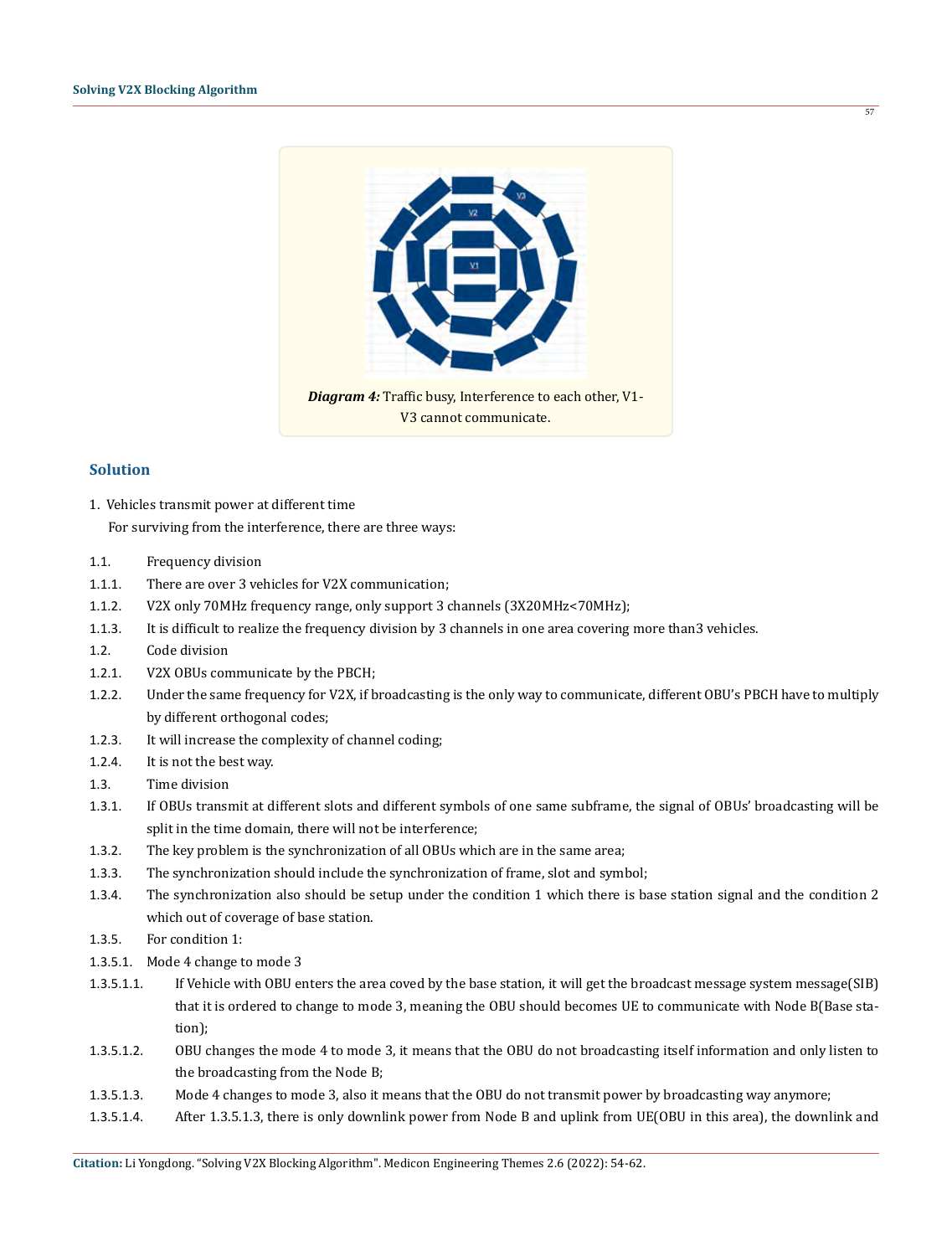uplink in V2X V-N is time division, the interference will disappear;

- 1.3.5.1.5. The UE search the signal and gets the frame and slot synchronization by PPSCH and PSSCH, same with LTE;
- 1.3.5.1.6. UE gets the system information by PBCH of Node B;
- 1.3.5.1.7. UE registers to V2X network;
- 1.3.5.1.8. The UEs send the information including the device ID by PRACH to Node B;
- 1.3.5.1.9. Node B records the Device ID and assigns some slot and some symbol to the UE, never conflicting with other UEs;
- 1.3.5.1.10. UE transmits the BSM (automotive control message in higher layer) message by this uplink using this slot and symbol to all OBUs in this area;
- 1.3.5.1.11. At the slot and symbol, all of OBUs in this area are listening to it, it is the time slot to get the message from the special OBU;
- 1.3.5.1.12. As the slot and symbol is unique in time domain, there is not any interference from others;
- 1.3.5.1.13. Node B records all device ID under the area and broadcasting the unique slot+symbol assigned to all OBUs, so that all OBUs can send themselves message to all in the special slot+symbol, at the same time other OBUs cab get the OBU message at the special time slot, also there is not any interference at any slot and symbol;
- 1.3.5.1.14. Example
- 1.3.5.1.14.1. V2X communication process under condition 1, see diagram 5



#### 1.3.5.1.14.2. Detail process under condition

|   | Node B broadcasting SIB notice that all OBUs in this area Mode 4 ->Mode 3            |
|---|--------------------------------------------------------------------------------------|
| 2 | OBUs change to Mode 3                                                                |
| 3 | OBUs all register to Node B                                                          |
| 4 | Node B records the Device ID of OBU1 OBU2 OBU3                                       |
| 5 | Node B assigns the unique slot and symbol for every OBU                              |
| 6 | Node B broadcasting SIB including the slot and symbol information to all OBUs        |
|   | All OBUs transmit power and send messages at the slot and symbol assigned by Node B. |

*Table 1:* V2X communication process under condition 1.

#### 1.1.6. For condition 2:

- 1.1.6.1. As area out of the range covered by Node B, there is not Node B;
- 1.1.6.2. OBUs transmit its' power randomly if there is not a master like Node B;
- 1.1.6.3. In the time domain, the signal will conflict to each other in high probability;
- 1.1.6.4. The interference will be happened, the capacity of the V2X system communication will be drop. If the SINR of the V2X signal at any area is under -7dB, all communication is broken;
- 1.1.6.5. Finding one source as the synchronization master of the area become the key point;
- 1.1.6.6. We can define one OBU under the best condition as the master, Node B.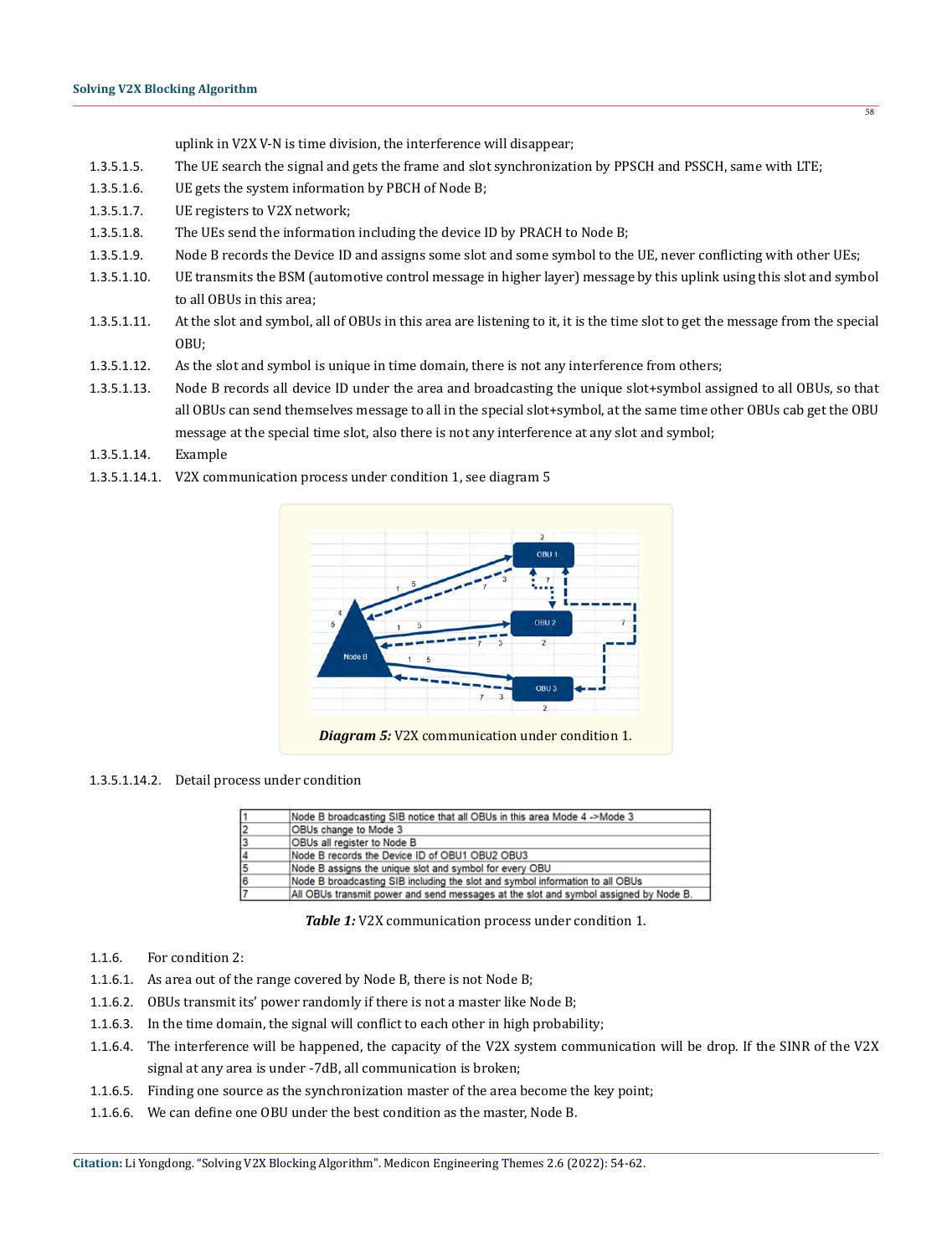- 1.1.6.7. How to find the OBU under best condition:
- 1.1.6.6.1. Trigger
- 1.1.6.6.1.1. When the OBU RSRP of receiver is under -7dB, it will not work(Yongdong Li,2022);
- 1.1.6.6.1.2. The OBU should switch mode 4 to mode 3;
- 1.1.6.6.1.3. At the same time, the transmit of the OBU should OFF, it will be helpful to reduce the interference;

59

- 1.1.6.6.1.4. The OBU listens to PBCH for capturing the broadcasting message from other OBUs, set Counts=0;
- 1.1.6.6.1.5. If the OBU receives one message from other OBU with device ID:
- 1.1.6.6.1.5.1. Counts+1;
- 1.1.6.6.1.5.2. Received Device counts = Counts;
- 1.1.6.6.1.5.3. Set up Device (Device ID, Received\_Device\_counts);
- 1.1.6.6.1.5.4. Transmit the message including Device (Device ID, Counts) to all OBUs by PBCH like Node B;
- 1.1.6.6.1.5.5. Wait for 3 TTI;
- 1.1.6.6.1.5.5.1. The reason that the OBU requiring to be Node B is that:

|         | 4th TTI              | 3th TTI        | 2nd TTI                                   | 1st TTI        |
|---------|----------------------|----------------|-------------------------------------------|----------------|
|         |                      |                |                                           |                |
|         | Receive the message  | After decision | require to be Node B. Receive the message |                |
|         | OBU 1,3 demodulation | OBU 2 transmit | OBU 2.3 demodulation                      | OBU 1 transmit |
| Timeout |                      |                |                                           |                |
|         |                      |                |                                           |                |

- 1.1.6.6.1.5.6. OBU 1 transmits the requirement including the counts of the requirement becoming Node B to all of OBUs;
- 1.1.6.6.1.5.7. After OBU 1 sends out the requirement becoming master, Other OBUs receive the signal and demodulate the message in 2nd TTI;
- 1.1.6.6.1.5.8. OBU 2 compares the counts received before with the counts sent by OBU1:
- 1.1.6.6.1.5.8.1. If OBU 2 counts received >=OBU 1 counts, OBU 2 counts+1 and sends out the next requirement being Node B;
- 1.1.6.6.1.5.8.2. If OBU 2 counts received <OBU 1 counts, OBU 2 keeps silent, do not transmit message anymore, as OBU1 gets more requirements than it, it can cover more OBUs, so OBU1's condition is better.
- 1.1.6.6.1.5.9. OBU 1 waits for 3 TTI, there is not any requirement sent by other OBUs;
- 1.1.6.6.1.5.10. OBU 1 becomes Node B;
- 1.1.6.6.1.5.11. OBU 1 send out SIB to all of OBUs, notice it becomes Node B;
- 1.1.6.6.1.5.12. At the same time, the SIB is included the device ID and the unique slot and symbol assigned to the device;
- 1.1.6.6.1.5.13. Node B setup;
- 1.1.6.6.1.5.14. All OBUs and OBU 1 work like condition 1;
- 1.1.6.6.1.5.15. The interference problem is solved.
	- 1.1.7. Extension
	- 1.1.7.1. Improvement:
- 1.1.7.1.1. Assign Node B PBCH more slots and more symbols work for broadcasting.
- 1.1.7.1.1.1. As V2X PBCH broadcast the message every 4 TTI, it will make the handshake of each other delay;
- 1.1.7.1.1.2. The reason why PBCH every 4TTI is power save (DU Sijian, 2018);
- 1.1.7.1.1.3. But the response is more important than power save;
- 1.1.7.1.1.4. So that we assign PBCH in every TTI;
- 1.1.7.1.1.5. The delay will reduce 2 times;
- 1.1.7.2. Border
- 1.1.7.2.1. If OBU is at the border of two areas, it can receive broadcast from two areas, it can select the one which ask it transmit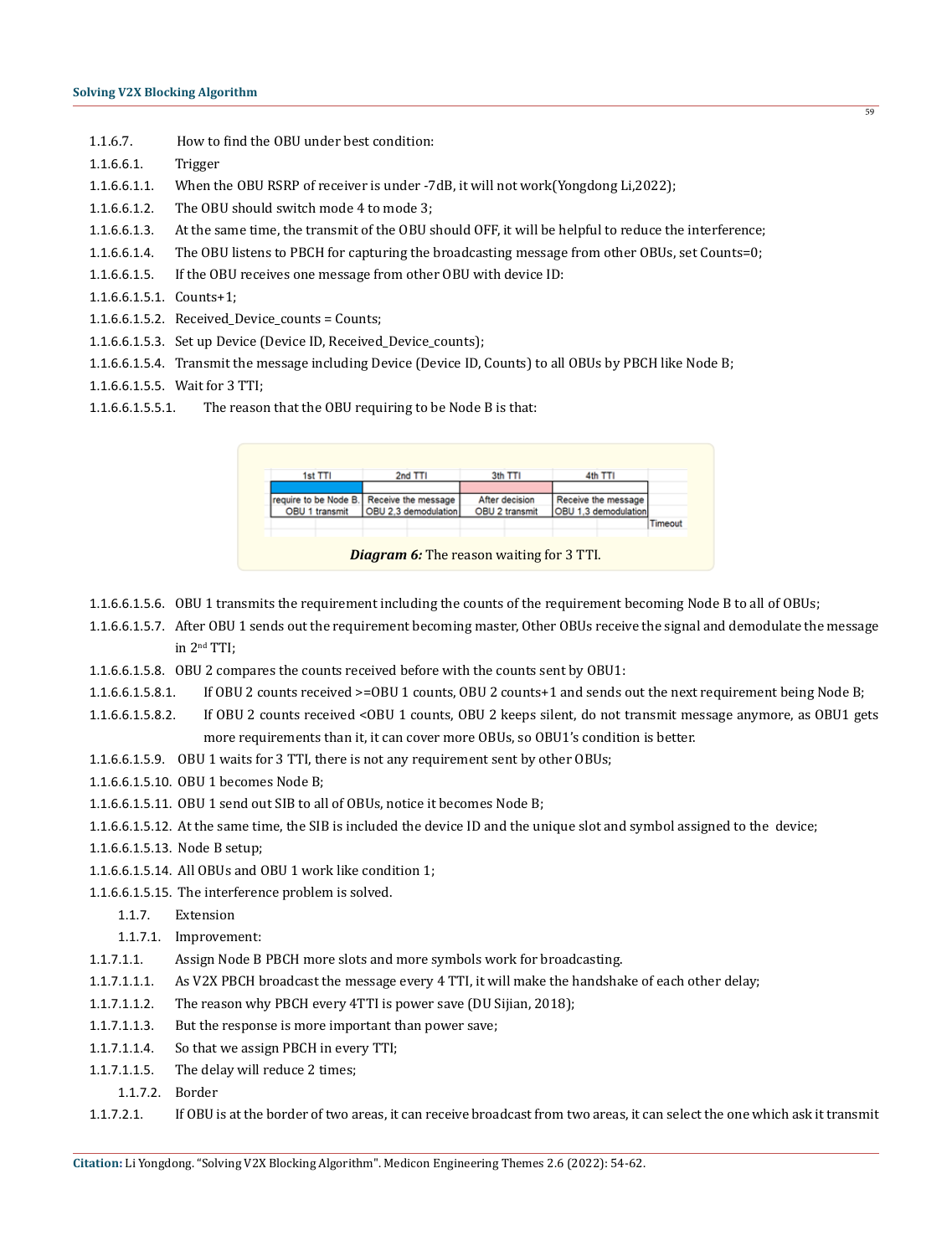first;

- 1.1.7.2.2. Another area will still wait for its transmitting until the symbol in the slot timeout;
- 1.1.7.3. Movement
- 1.1.7.3.1. As the OBUs are always moving, the coverage will be change;
- 1.1.7.3.2. Under condition 1:
- 1.1.7.3.2.1. The OBU can receive the broadcast information including or dering it transmit at one symbol and slot from Node B;
- 1.1.7.3.2.2. The OBU transmits according to the master Node B assignment;
- 1.1.7.3.2.3. The SIB is transmitted every 4TTI by Node B, if it cannot receive any broadcast from PBCH in another 4TTI, it means that it is out of range, it should enter condition 2 mode;
- 1.1.7.3.2.4. If it receives another SIB from another Node Bin another 4TTI, it should work according to the newest order;
- 1.1.7.3.3. Under condition 2:
- 1.1.7.3.3.1. If the OBU is a slaver in the area, it cannot receive any SIB from PBCH, it should enter sending Node B requirement mode, then works according to 1.3.6;
- 1.1.7.3.3.2. If the OBU is a master as Node B in the area, it cannot receive any broadcast from other OBUs in 4TTI, it means it enter a new area there is not the OBU it ever assigned, it should enter sending Node B requirement mode, then works according to 1.3.6;
- 1.1.7.3.3.3. If the OBU can get any broadcast from other OBUs, it works according to 1.3.6.
- 1.1.7.4. High speed fading
- 1.1.7.4.3.1. Doppler frequency shift(JIANG XIAoming, 2021)



1.1.7.4.3.2. The frequency and loss will change, it will affect the V2X OBU searching and synchronization, the RSSP and SINR will be worse, see diagram 8 and 9;

$$
\Delta f = (\frac{v}{\lambda}) \cdot \cos \alpha = \frac{v}{\lambda} \cdot \frac{\sqrt{(s - v \cdot \Delta t)^2 + t^2}}{d}
$$
  
*Diagram 8:* Doppler frequency shift.

**Citation:** Li Yongdong. "Solving V2X Blocking Algorithm". Medicon Engineering Themes 2.6 (2022): 54-62.

 $60$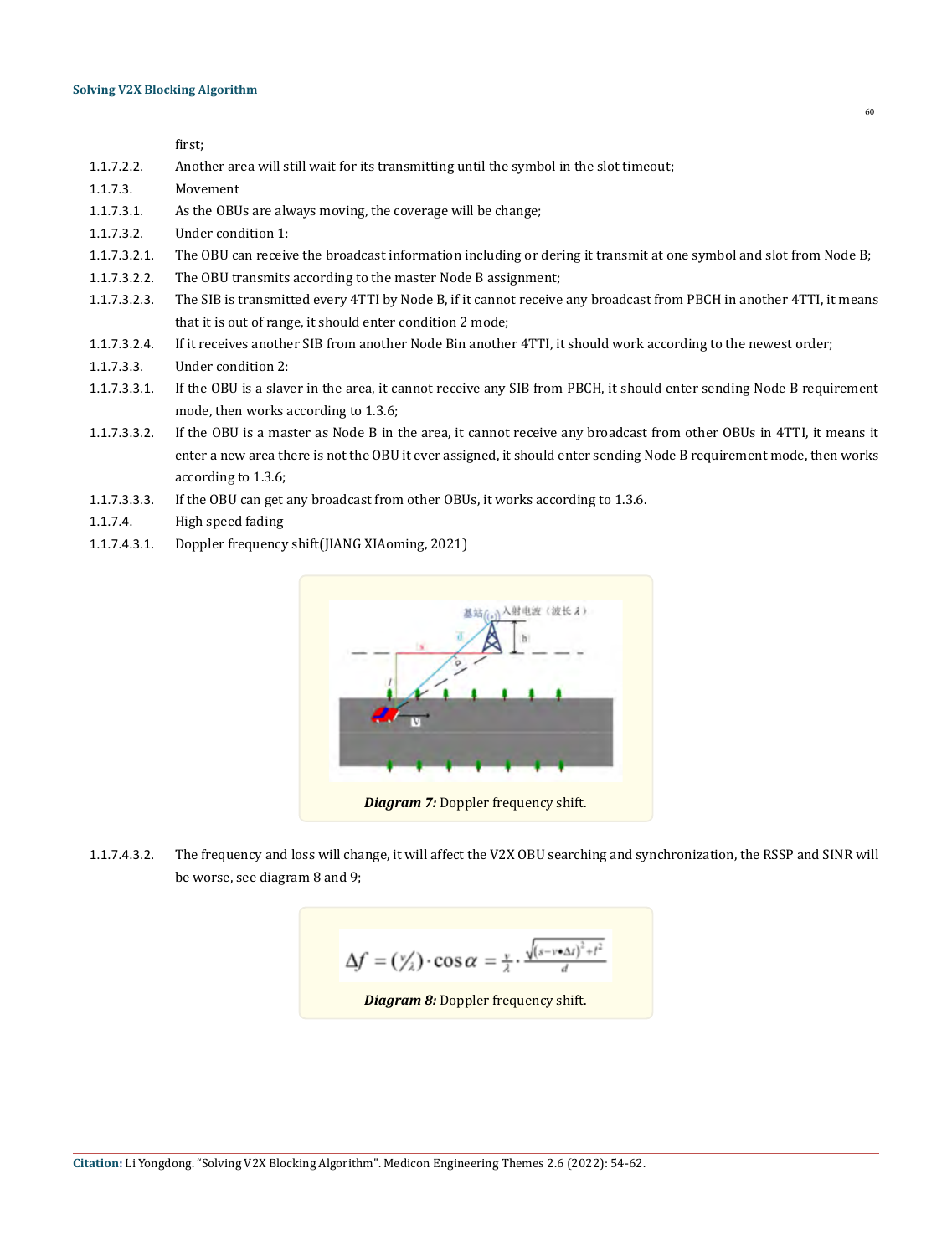

- 1.1.1.1.1.1. If the SINR under -7dB, the OBUs should be trigged to mode 3;
- 1.1.1.1.1.2. The OBU should work according to 1.3.6;
- 1.1.1.1.1.3. Because there may be some vehicles run the same direction with the OBU, they can setup V2X communication like condition 2.

## **Conclusion**

- 1. Problem
- 1.1. LTE-V2X communication will be blocked under traffic busy status.;
- 1.2. The reason is interference from OBUs randomly transmitting.
- 2. Solution
- 2.1. Frequency division is difficult, as the channels is too lack;
- 2.2. Code division is complicated, as the channel coding have to multiply with orthogonal code;
- 2.3. Time division can void the interference;
- 2.3.1. Node B assigns different slot and symbol to different OBUs if there is a Node B covering the area;
- 2.3.2. Vote some OBU as Node B when there is not Node B covering in the area;
- 2.3.2.1. The OBU getting maximum reports is the best candidate acting Node B, as the one getting maximum reports means the one can broadcast to maximum OBUs;
- 2.3.2.2. Any OBU finds other OBU get more requirement than it, then keeps silent: do not transmit requirement anymore;
- 2.3.2.3. The last OBU transmitting requirement to be Node B becomes Node B;
- 2.3.3. Work like 2.1.1 after defining the OBU acting as Node B.
- 2.4. Optimization
- 2.4.1. More PBCH;
- 2.4.2. If SINR worse, change the work mode of condition 1 to condition 2 so as to resistance to interference of doppler frequency shift.

#### **References**

- 1. Chen Shan-Zhi, Hu Jin-Ling, Shi Yan and Zhao Li. Technology, standard and application of lte-v2x vehicle network [j]. Telecommunication science 34.04 (2018): 1-11.
- 2. Zhang Ping, Taoyunzheng and Zhanghong. Several key technologies are 5 g [j]. Journal of communication 07 (2016): 15-29.

 $\overline{61}$